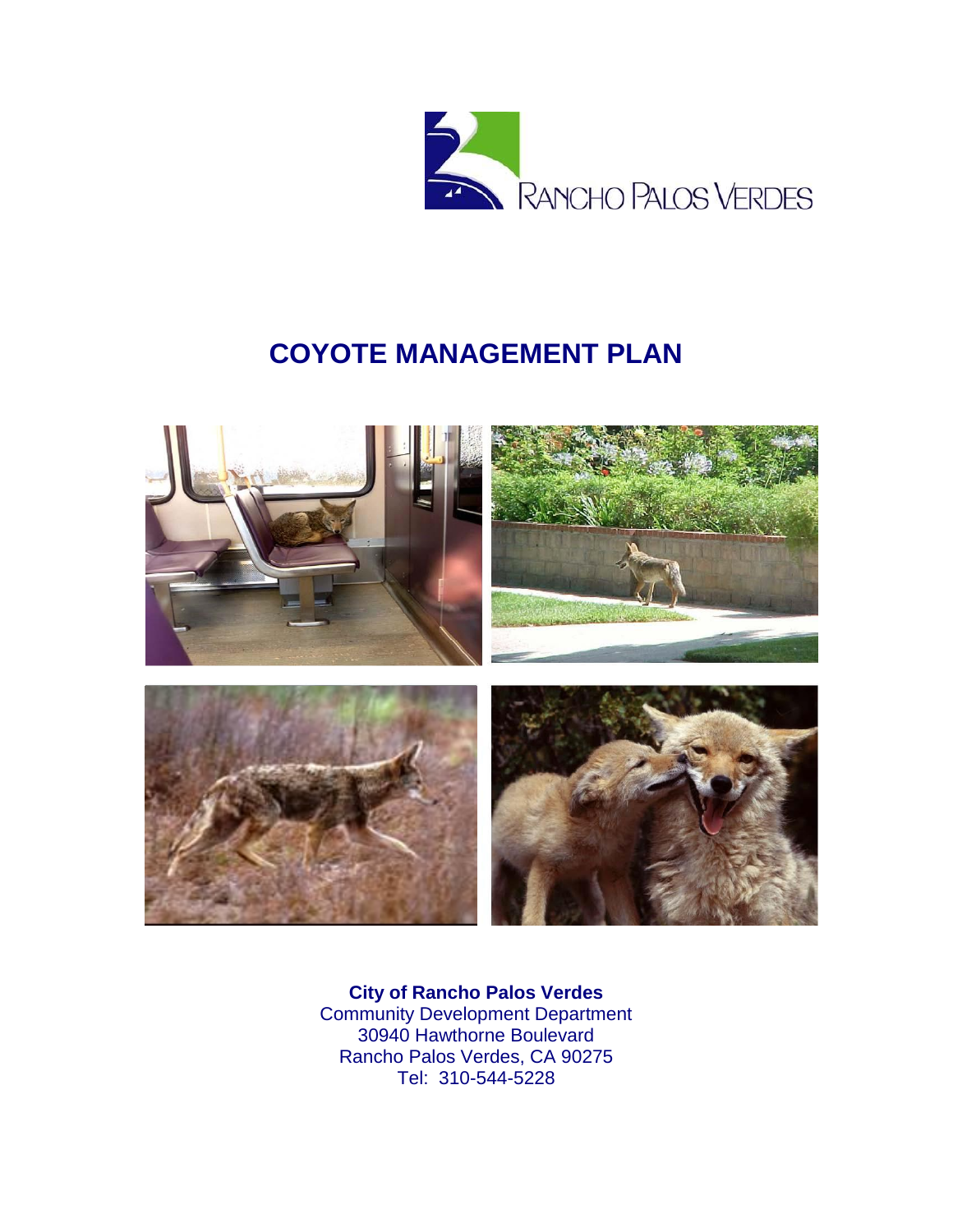

# **Table of Contents**

| <b>Coyote Management Plan</b>                         |                  |
|-------------------------------------------------------|------------------|
| Goals                                                 | 3                |
| <b>Difficulties Managing Wildlife</b>                 | 3                |
| Limits of this Management Plan                        | $\overline{4}$   |
| The Coyote (Canis latrans)                            |                  |
| Where are coyotes from?                               | 5                |
| What do coyotes look like?                            | 5                |
| How do you know where coyotes are?                    | $\boldsymbol{6}$ |
| How and where do coyotes live?                        | $\overline{7}$   |
| What role do coyotes play in the environment?         | $\overline{7}$   |
| How do humans perceive coyotes?                       | 8                |
| Have coyote numbers increased in Rancho Palos Verdes? | 8                |
| How do humans affect coyote behavior?                 | 9                |
| Hazing and Behavior Change                            | 9                |
| <b>Goals of Hazing</b>                                | 10               |
| <b>Hazing Process</b>                                 | 10               |
| Overview of Hazing                                    | 10               |
| <b>Management Strategy</b>                            |                  |
| <b>Public Education and Outreach</b>                  | 12               |
| Attack Response Plan                                  | 12               |
| <b>Appendices</b>                                     |                  |
| Appendix A - Definitions on Encounters with Coyotes   | 14               |
| Appendix B - Coyote behavior                          | 16               |
| Appendix C - Hazing Program                           | 17               |
| Hazing and Behavioral Change                          | 17               |
| <b>Foundation of Hazing</b>                           | 17               |
| Goals of Hazing                                       | 17               |
| <b>General Considerations</b>                         | 18               |
| Summary of Hazing                                     | 19               |
|                                                       |                  |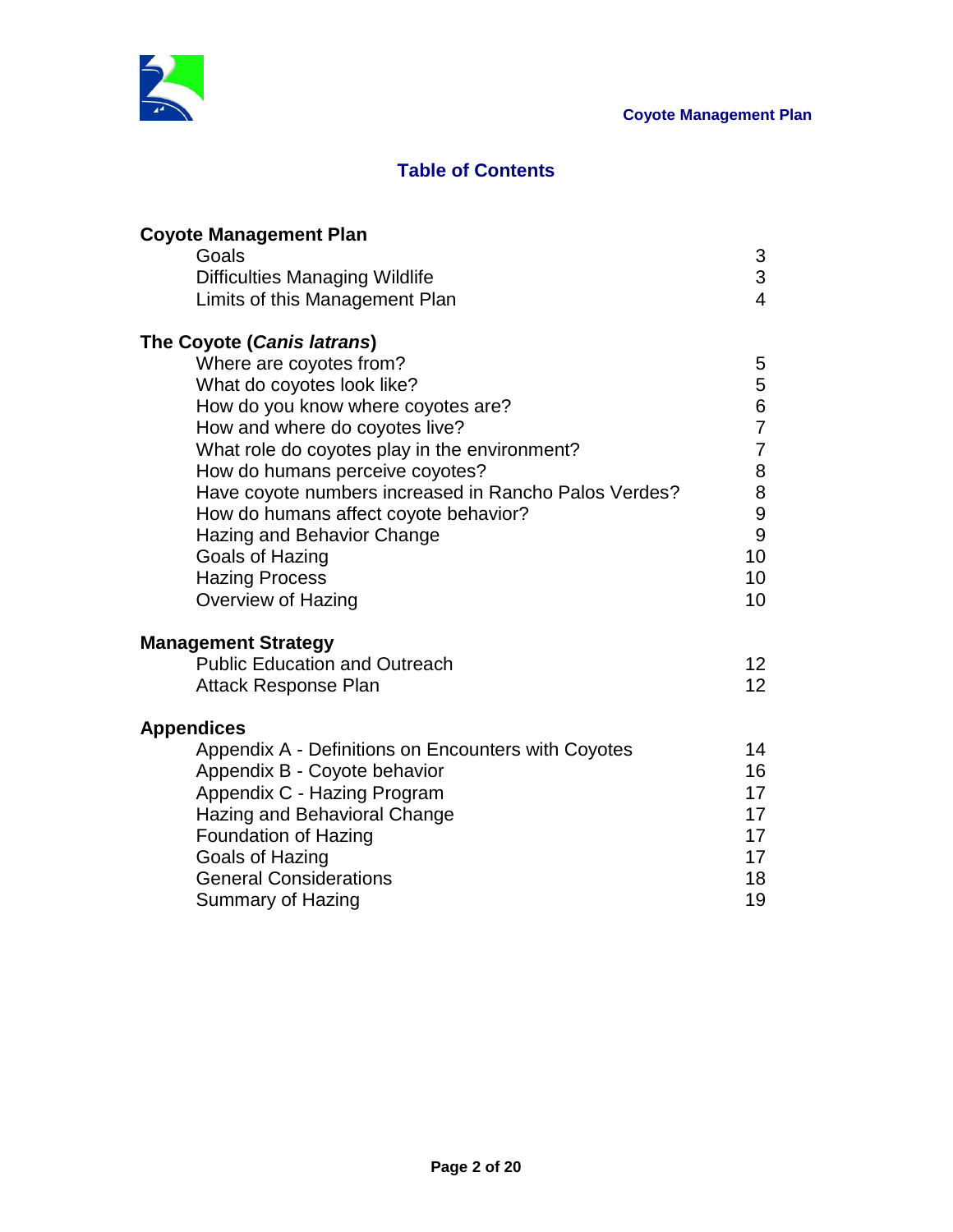

# **Coyote Management Plan**

### **Goals**

The goal of this Management Plan is to support coexistence with urban coyotes using education, behavior modification and development of a tiered response to aggressive coyote behavior. The tiered response requires active participation on the part of the entire community including residents, homeowners associations, volunteers and city personnel.

This Management Plan is based on research and best known management practices and includes a full spectrum of management tools. Basic principles that guide this Plan are based on the following:

- 1. Urban wildlife is valued for biological diversity, as members of natural ecosystems, and reminders of larger global conservation issues.
- 2. Urban wildlife and wildlife habitats are important to Rancho Palos Verdes residents. Although urban environments are more favorable to some species than others, coexistence is the foundation of city's general wildlife management programs.
- 3. Human safety is a priority in managing wildlife/human conflicts that pose a danger to people.
- 4. Preventive practices such as, reduction and removal of wildlife attractants, habitat manipulation (e.g. removal of potential coyote denning areas), and responding appropriately during human and wildlife interactions when interacting with wildlife are key to minimizing potential human conflicts.
- 5. Rancho Palos Verdes management techniques and decisions are based on a thorough understanding of the biology and ecology of urban wildlife species.
- 6. Education and communication are essential in supporting human and animal needs and coexistence.
- 7. Emphasis of this management plan is placed on preventative measures and nonlethal controls.

# **Difficulties Managing Wildlife**

Although Rancho Palos Verdes places a high value on its wildlife, some species adapted to urban environments have the potential for problems and/or conflicts in specific situations. In addressing problems, the city promotes policies supporting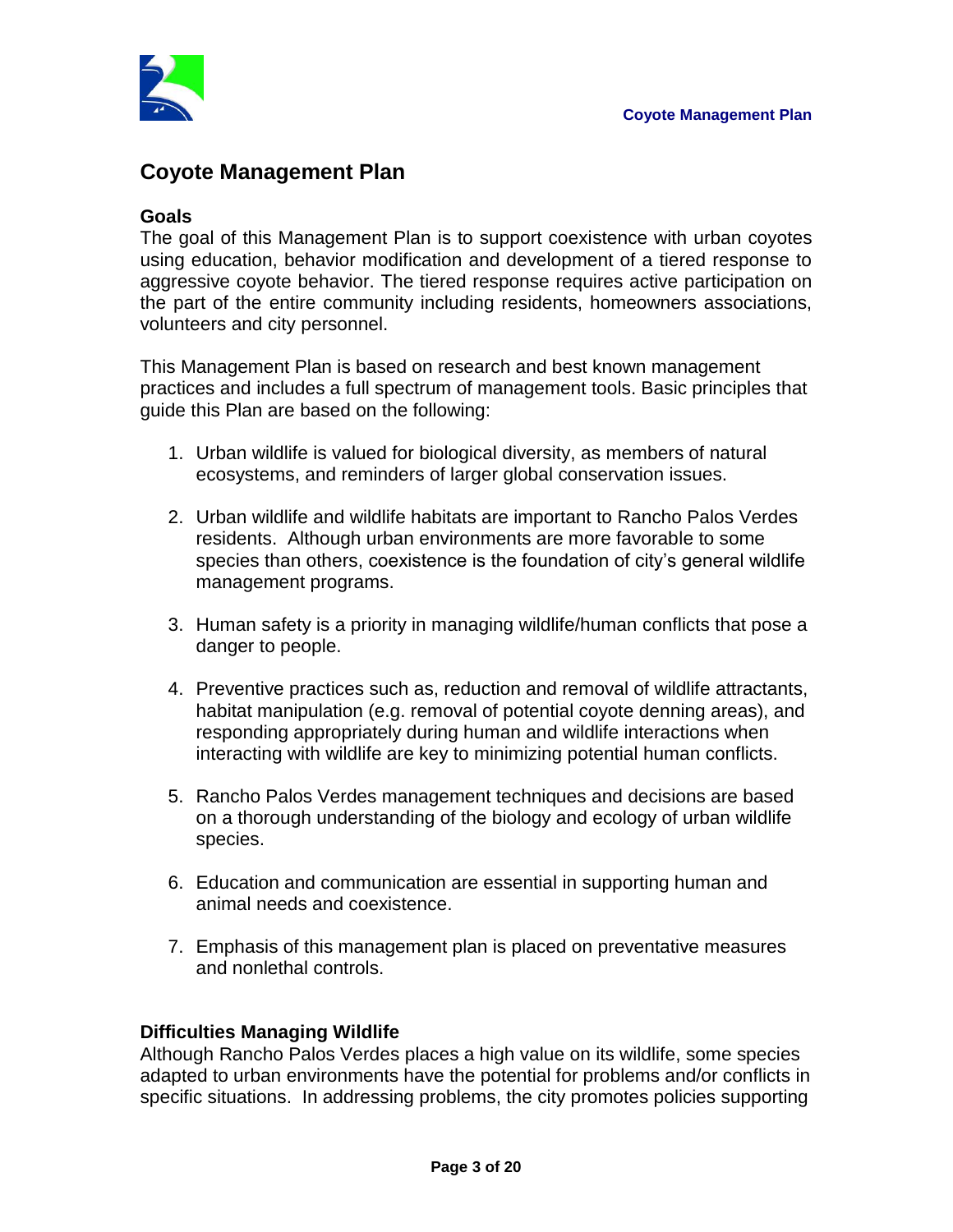

prevention and implementation of remedial measures that do not harm the wildlife or their habitats.

A wildlife problem is defined as any situation that causes a health or safety issue to its residents. In cases where problems with wildlife are associated with human behavior (leaving garbage exposed or intentional wildlife feeding), ordinances and enforcement may be enacted to minimize conflict.

In some cases, particular or traditional management tools are ineffective. For examples, trapping coyotes and relocation of animals is not ecologically sound. Generally, many relocated animals do not survive the transfer. If they do, they tend to disperse to other locations where they may cause problems. In some instances, the dispersed coyotes will go to great lengths to return to known territory or adversely affect residents.

As a last resort, lethal control measures are controversial and non‐selective. If they are used, they must be humane and in compliance with federal and state laws and require prior approval by the City.

### **Limits of this Management Plan**

The intent of this plan is to provide guidance for city staff and Homeowners in dealing with coyotes in Rancho Palos Verdes. Guidelines and provisions of this plan do not supersede federal, state and county regulations and policies. Furthermore, the provisions of this plan do not apply to Rancho Palos Verdes residents in pursuit of their legal rights in dealing with coyotes.

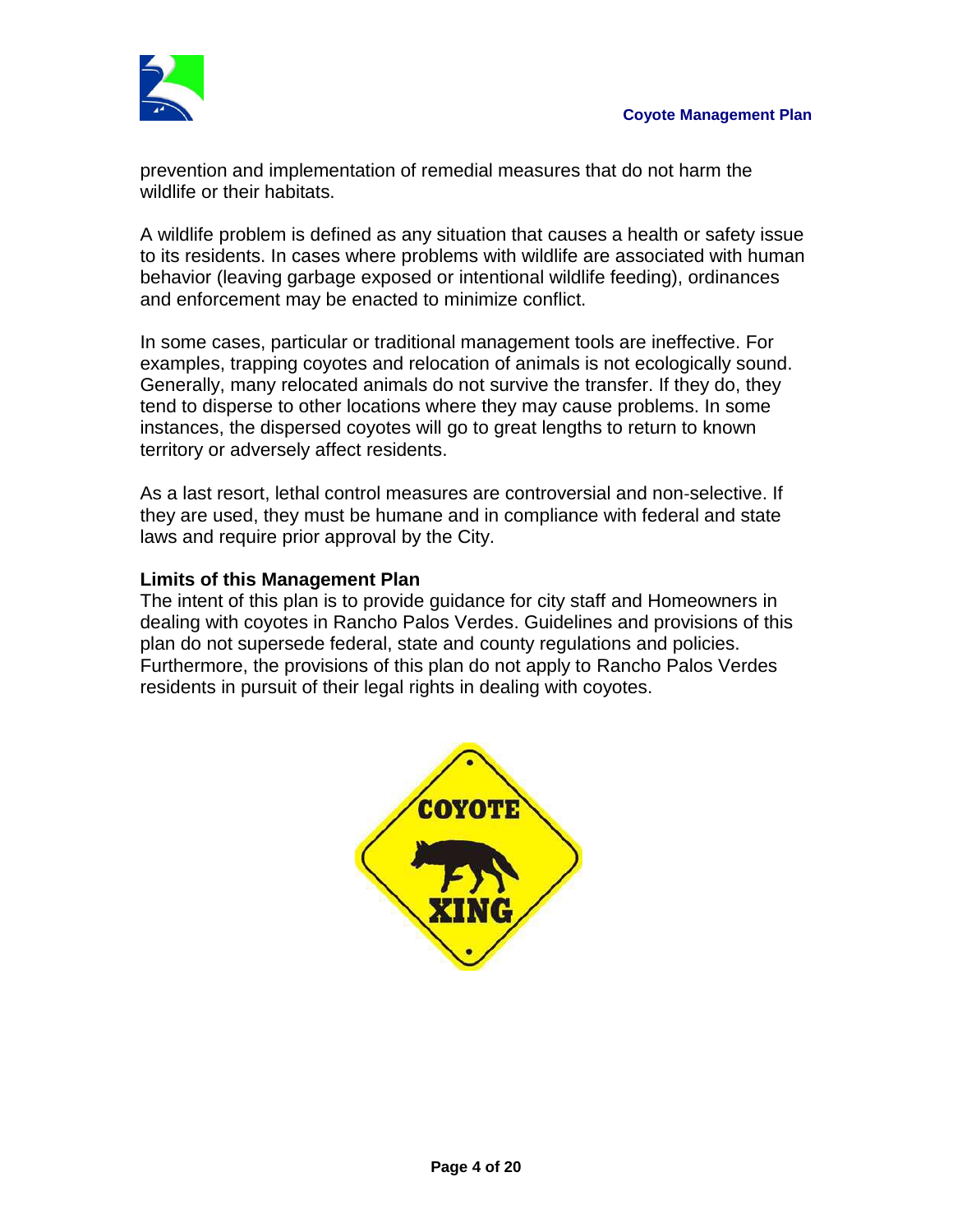

# **The Coyote** *(Canis latrans)*

### **Where are coyotes from?**

Coyotes are originally native to California and several other western states. Due to their intelligence, adaptability, the decline of larger animals and urban sprawl, coyotes have successfully expanded their range. They are now found in all states except Hawaii and have successfully established themselves in every urban ecosystem across North America.



Coyote dispersal range

# **What do coyotes look like?**

On the upper parts of their body, coyote pelts vary from gray‐brown to yellow‐gray. Their backs have tawny‐colored under fur and long overcoats with black‐tipped guardhairs. The latter forms a dorsal stripe and dark band over their shoulders. Throat and bellies tend to be buff or white. Forelegs, sides of the head, muzzle and feet are reddish brown. Coyotes have long legs, small paws, large pointed ears and a pointed snout. Weighing between 15 to 40 pounds, their long legs and thick fur make them appear larger.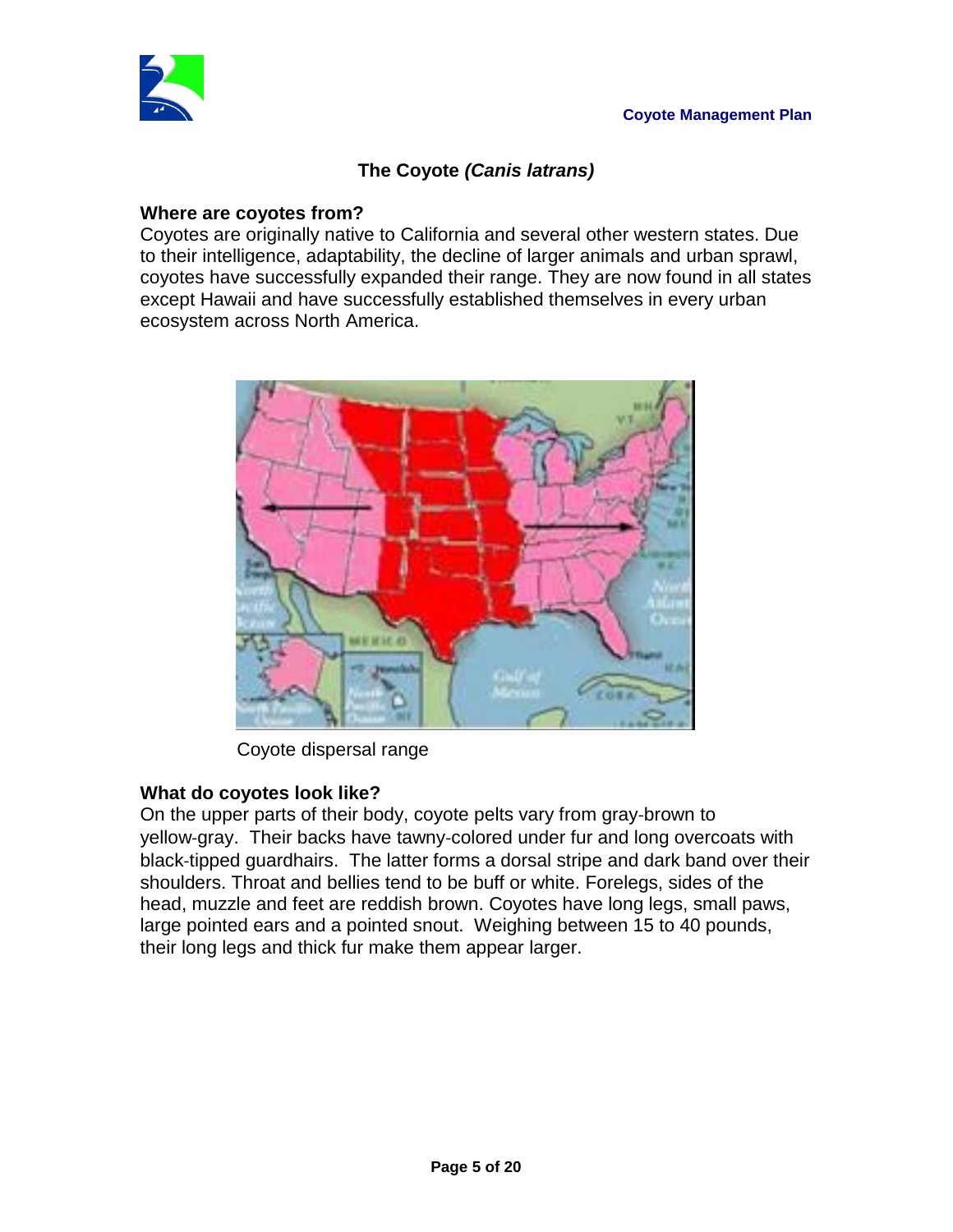#### **Coyote Management Plan**





#### **How do you know where coyotes are?**

If you do not directly see a coyote, you may notice paw prints or scat (feces) left behind or even may hear them. Their prints are similar to dogs and difficult to tell apart. However, unlike dogs, their scat is rope-like and typically filled with hair, seeds and bones. Coyotes use scat to communicate and often deposit it in the middle of a trail or edge of their territory where it is easily seen. Coyotes howl, bark or whine – usually to communicate with each other.

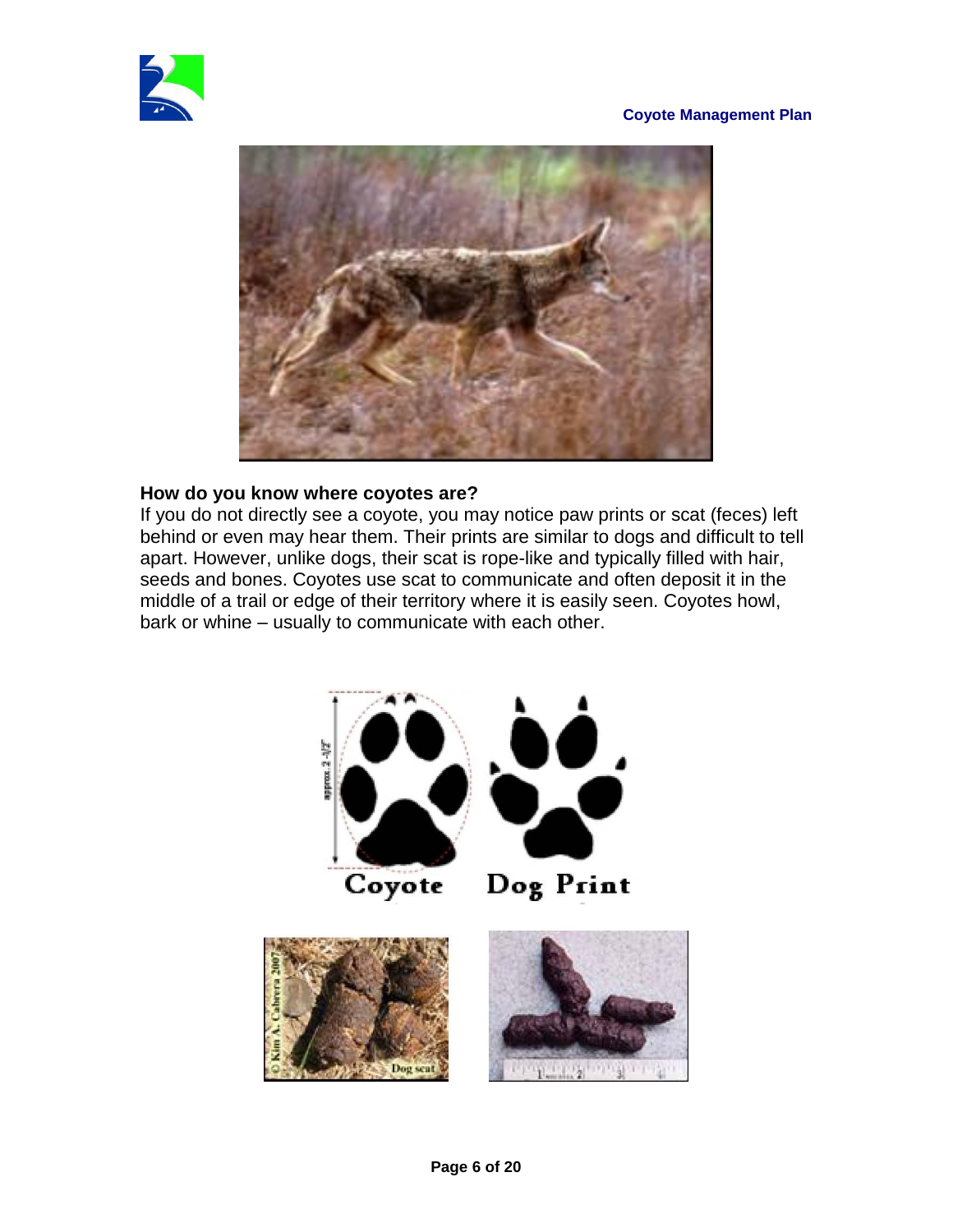

# **How and where do coyotes live?**

Coyotes may live alone, in pairs, or in family groups with one breeding pair, generally mating once a year, usually January through February. Social organization and group size are highly correlated with food availability. The rest of the group is comprised of multiple generations of offspring. Pups are born March through May. The entire group protects the pups though pup mortality averages between 50 and 70% in the first year. Litter size depends on available resources and the number of coyotes in the area.

Although a litter varies from two to 12 pups, the average is six or seven. Pups remain in the den the first six weeks and then travel with the adults. By the end of summer; they are more independent, yet, may still travel with parents and siblings.

Because coyotes are socially organized, the group raises the young and defends their territory from other coyotes. Territories do not overlap. Although they generally live in groups, coyotes often travel alone or in pairs.



In the urban areas, most coyotes live in large parks, golf courses, greenways and natural open space where they find food and cover. Thus, their territory may follow the park or open space boundaries. They are extremely adaptable in creating territories under a wide range of urban conditions.

# **What role do coyotes play in the environment?**

Coyotes play an important role in the urban ecosystem. They are predators of geese, eggs, squirrels, mice, rabbits, rats, gophers and other small animals. Rodents make up a majority of their diet. Areas with resident coyotes often report a decrease in rodents and geese populations.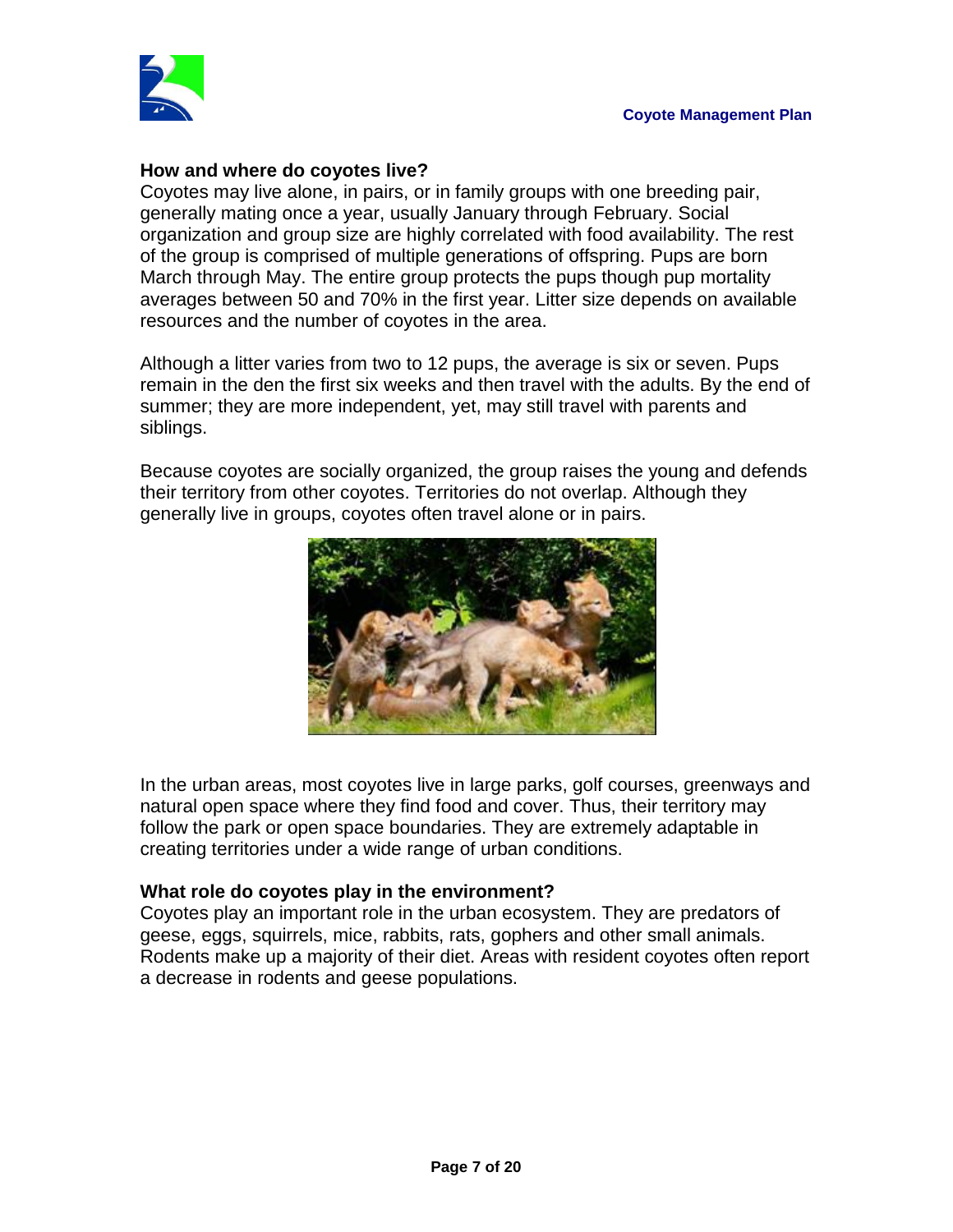

### **How do humans perceive coyotes?**

People respond to coyotes in various ways. Some observe them with enjoyment, others with indifference and some with fear or concern. Personal experiences with coyotes may influence their perceptions. Experiences range from animal sightings without incident to stalking, killing of pets or, at the extreme, an attack on a person.

Because wild animals conjure up fear, actual sightings and perceptions may become exaggerated or misconstrued (see Appendix A for coyote description encounters). The wide range in perceptions of urban coyotes from Rancho Palos Verdes residents supports the need for strong and consistent educational messages to clarify management techniques.

#### **Have coyote numbers increased in Rancho Palos Verdes?**

Without tracking and updated inventories, it is difficult to know if the number of coyotes has increased in an area. What is known is that coyotes can become habituated if they are intentionally or unintentionally fed, which can lead to bolder behavior when coyotes lose their fear of people. Coyotes, like all predators, will stabilize their populations if they are not constantly exploited. Coyotes regularly roam an area of about 3-6 square miles or whatever it takes to get enough food for the pack members. Normally, each pack is a territorial family group that varies in number from 3 to 10 individuals. A portion of the area the pack inhabits is the pack's territory, which they defend from other coyotes. The number of mature coyotes in the pack is linked to the amount of food resources in the territory. The pack system keeps coyotes from getting too numerous because the packs defend the area they need to survive.

A coyote pack usually has one breeding (or alpha) female. This female produces many more puppies than are ultimately wanted in the pack. Young coyotes may leave the pack at about 9 -11 months of age but dispersal patterns are highly variable. These coyotes become transients. Other types of transients include older individuals that can no longer defend their role as upper level pack members and leave the pack.

Transients move all over in narrow undefended zones that exist between pack territories searching for an open habitat to occupy or group to join. They often die before they succeed (many are hit by cars). It is largely because of these transients that coyote culling programs are unsuccessful.

Removing a group of territorial coyotes will create an undefended area into which the transient coyotes will flow. At all times of the year, numbers of transients are immediately available to replenish any voids created by killing the resident coyotes. Further, if either the alpha male or alpha female in a pack is killed, the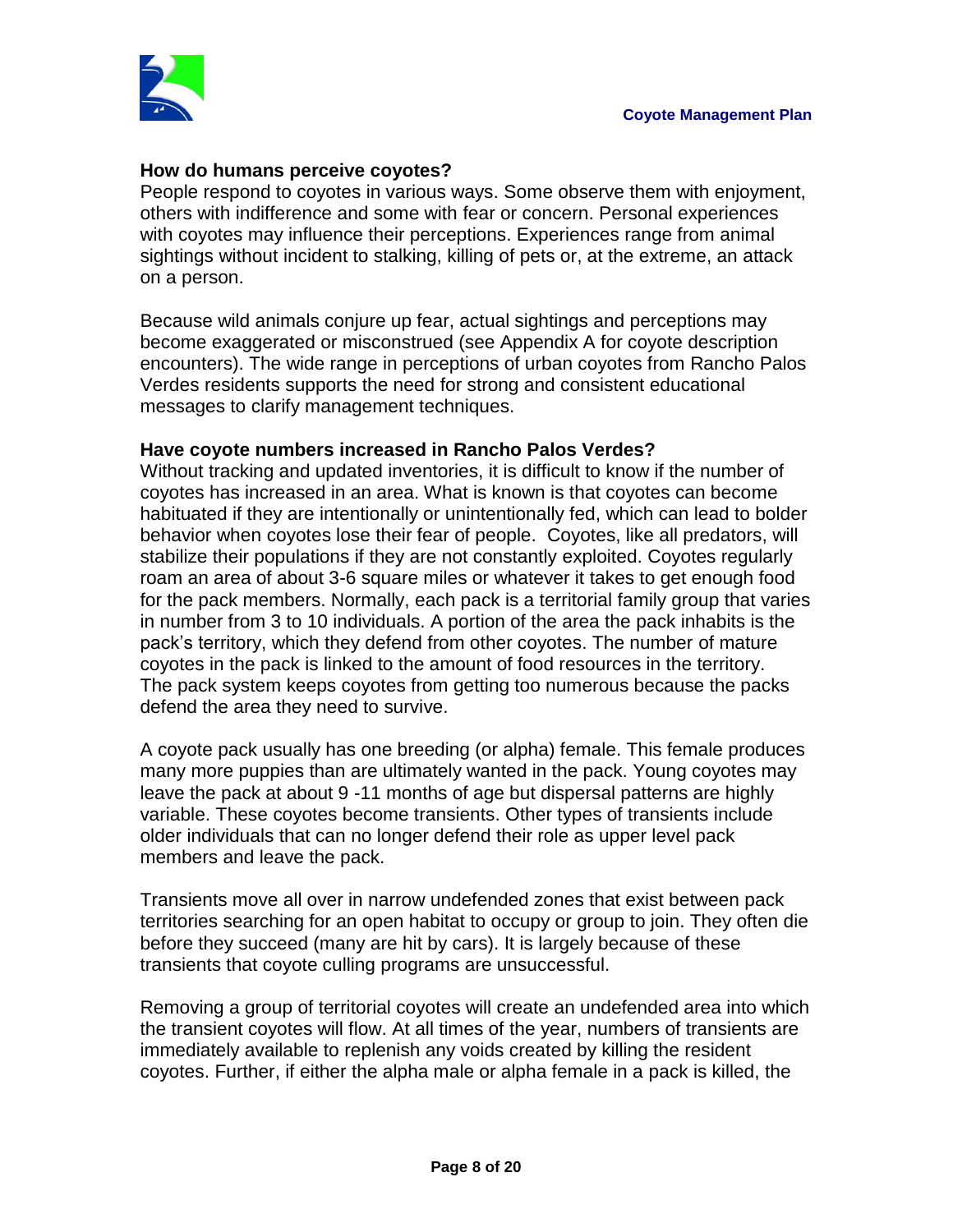

resulting effect may result in ovulation in other breeding-age females in the pack and an increase in the number of litters as well as the number of pups per litter.

# **How do humans affect coyote behavior?**

Cities may support larger populations of animals in close proximity to people for the following reasons:

- 1) Increased access to food. People provide easy access to large supplies of food by leaving pet food, bird seed, unsecure compost or trash and fallen fruits in yards. Unintentional and intentional feeding of coyotes may encourage bold behavior and increase aggression towards people and pets. Intentional feeding can lead coyotes to see people as a source of food.
- 2) Increased access to water. Year round water supplies in cities from man-made ponds, lakes, irrigation, pet water dishes, etc. increase water for prey animal and coyotes.
- 3) Increased potential shelter. Parks, open spaces, golf course buildings, vehicles, sheds, decks, crawl spaces, among others increase the amount and variability of coyote shelters. They can safely and easily remain close to people, pets, homes and businesses without detection.
- 4) Increased exposure to pets. Pets are a normal part of an urban landscape and to urban coyotes they are considered other animals in their habitats. Pets can be considered potential prey or a potential competitor in coyote territory.

While human attacks are very rare, urban landscape development, habituation through intentional and intentional feeding, pet related incidents and media attention have led some urban residents to fear coyotes. Steps must be taken to address safety concerns and misconceptions and appropriate responses to potential threats to human safety. It's important to keep in mind that coyotes have been in and around Los Angeles (and other parts of Southern California), interacting with and being seen by people, for as long as the city has existed.

# **Hazing and Behavioral Change**

Some coyotes have become too comfortable in the close proximity of people. To safely coexist, it's important to modify this behavior and attitude in resident coyote populations. Habituated coyote behavior needs to be reshaped to encourage coyotes to avoid contact with humans and pets.

Hazing – also known as "fear conditioning" is the process that facilitates this change and is by necessity a community response to negative encounters with coyotes. The more often an individual animal is hazed, the more effective hazing is in changing coyote behavior (see Appendix C for coyote hazing overview).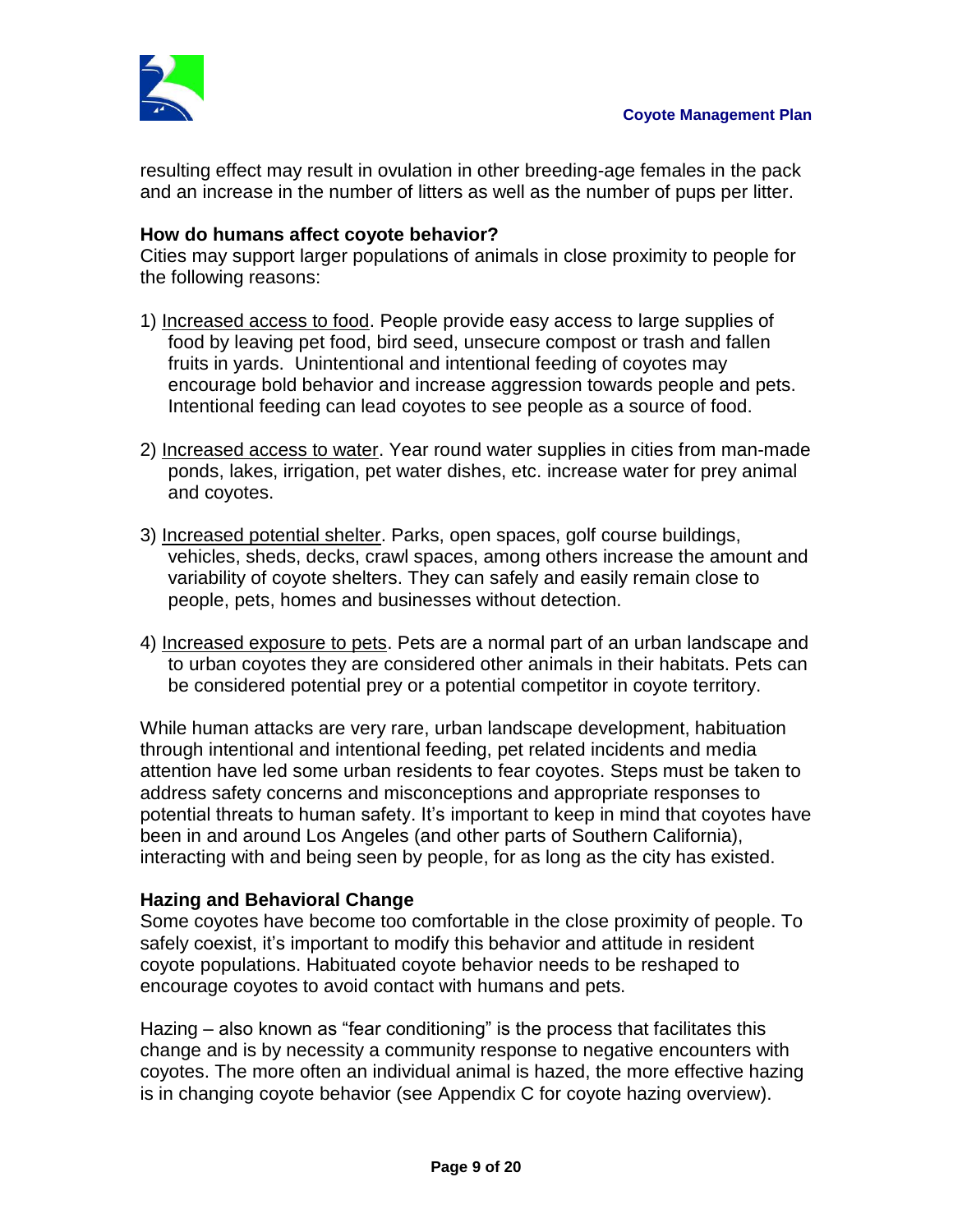

# **Goals of Hazing**

The goals of hazing are to:

- Reshape coyote behavior to avoid human contact in an urban setting.
- Give residents tools to actively engage in reshaping coyote behavior and to support feeling safe in their parks and neighborhoods.
- Model hazing behavior and share accurate information about coyotes with other residents, friends and family.

# **Hazing Process**

Human behavior can shape animal behavior, in either a negative or positive manner. People living in close proximity to coyotes can remove coyote attractants, identify potentially dangerous situations for their pets and themselves, and respond in a manner designed to change coyote behavior.

Behavioral change and hazing includes the following:

- 1) Pet owners need to protect pets. Off-leash and unattended dogs and unattended outside cats attract coyotes (as well as pet food).
- 2) Residents need to learn hazing effectiveness and techniques. A hazing program must be instituted and maintained on a regular basis.
- 3) Hazing needs to be active for a sustained period of time to achieve the desired change for the highest possible long-term success.
- 4) Hazing requires monitoring to assess its effectiveness and to determine if further action or more aggressive hazing is needed.

# **Overview of Hazing**

Hazing is a process whereby a number of individuals encountering a coyote respond in like manner to make a coyote uncomfortable and choose to leave a situation where their presence is unwanted.

Basic hazing consists of standing your ground, never ignoring or turning your back to a coyote(s), yelling and making unpleasant and frightening noises until the animal(s) choose to leave.

More aggressive hazing consists of approaching an animal quickly and aggressively, throwing projectiles, spraying with a hose or water gun, or creating fear of contact so the animal leaves the situation. For more options see Appendix C on hazing.

Hazing must continue once it begins until the animal leaves, otherwise, the coyote will learn to "wait" until the person gives up. Not following through with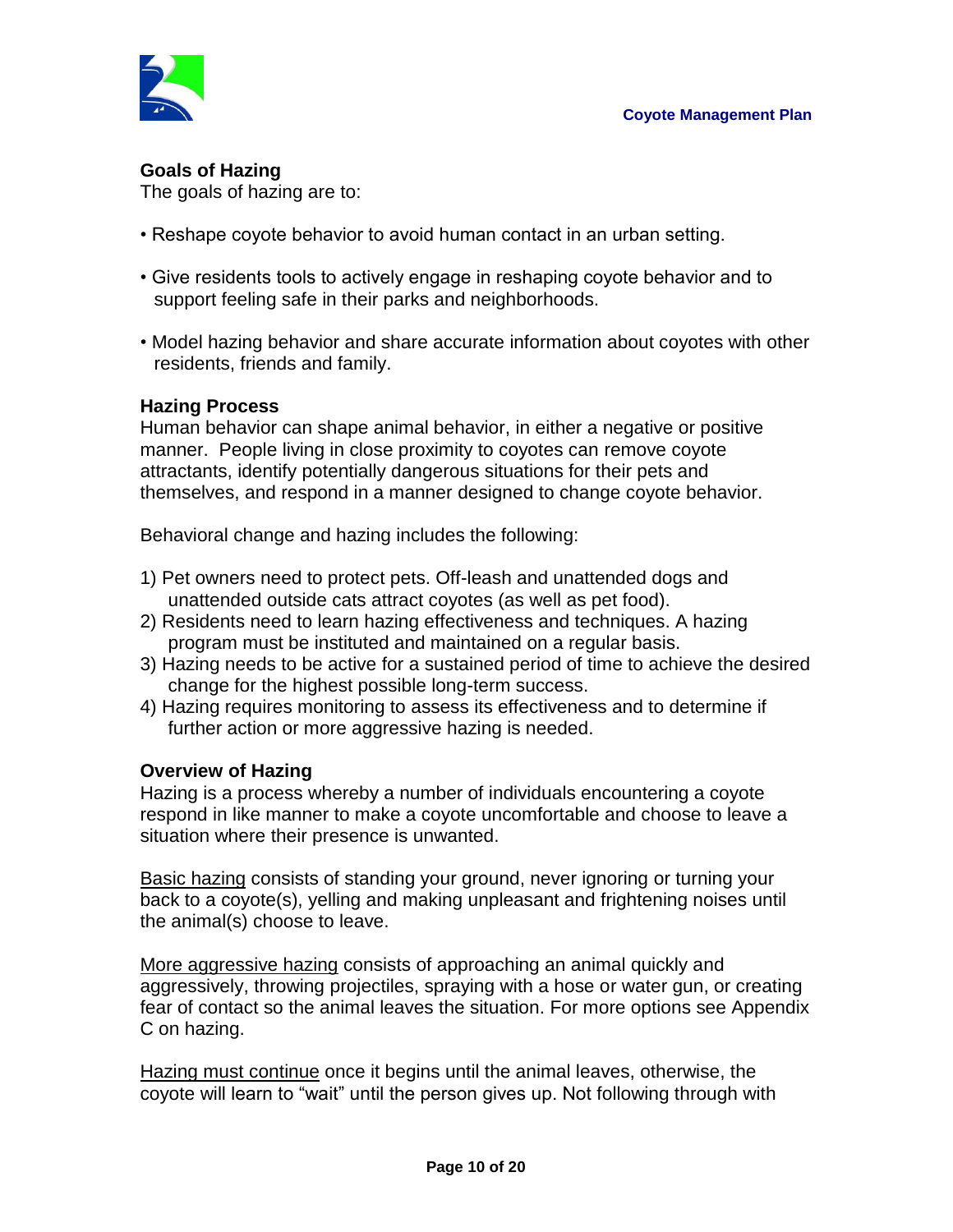

hazing will create an animal more resistant to hazing instead of reinforcing the image that "people are scary."

Hazing should never injure the animal. An injured animal becomes less predictable versus a normal, healthy one who responds in a consistent and predictable manner to hazing.

A common concern with hazing involves potential danger to the hazer. A coyote's basic nature is very skittish and the nature of the species is what makes this technique successful. A normal, healthy coyote will not escalate a situation with an aggressive person. Hazing is NOT successful with every species of wild animal because different types of animals have different traits.

#### **AT A GLANCE**

Larger, more wiley and much more varied in color than its Western counterpart, the Eastern coyote is a product of migration and adaptation, establishing itself in New Jersey and other urbanized Eastern areas more than 50 years ago.



American Kennel Club, dogsindepth.com, NJ Division of Fish and Wildlife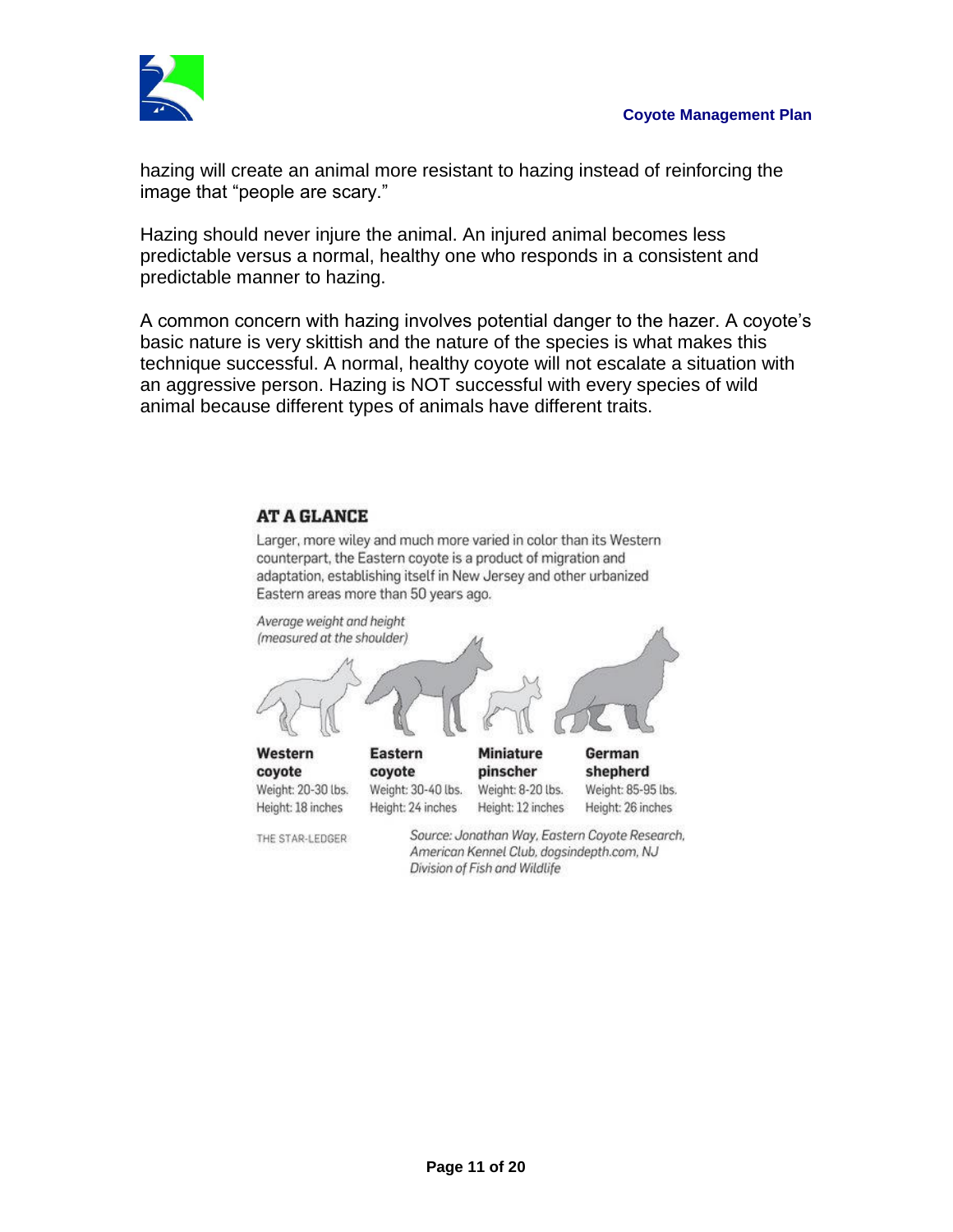

# **Management Strategy**

The City's strategy for managing coyotes is based on balancing respect and protection for wildlife and their habitats without compromising public safety. The main strategy is comprised of a two-pronged approach consisting of public education designed around co-existence with coyotes and ensuring public safety by implementing appropriate responses to a coyote attack on a human.

# **Public Education and Outreach**

Education is the key to having residents make appropriate decisions regarding their safety, or managing their property and pets. This involves decreasing attractants, increasing pet safety and creating reasonable expectations of normal coyote behavior. Learning how to respond to a coyote encounter empowers residents and supports reshaping undesired coyote behavior. The public should understand what normal coyote behavior is when living in close proximity with coyotes. For example, vocalization is normal acceptable behavior and does not indicate aggression. Education and outreach include:

- 1) Understanding human safety, pet safety, coyote attractants, deterrents to coyotes on private property, including appropriate fencing, exclusion techniques, "what to do" tips, and information on appropriate hazing techniques.
- 2) Developing a common language and awareness of normal versus abnormal behavior when discussing encounters with coyotes (see definitions in Appendix A)
- 3) Dissemination of information to residents, businesses and schools through the city's website, CTV, media newsletter, e-news, etc.
- 4) Cooperating with non-profit organizations like Project Coyote and agencies like that National Park Service that provide public education materials, programs, and expertise.

# **Attack Response Plan**

An "attack" is defined as: when a human is injured or killed by a coyote. (see Appendix A for definitions). If a human is attacked and physically injured by a coyote, City staff will inform the California Department of Fish and Game. (See Appendix B on levels of coyote behavior).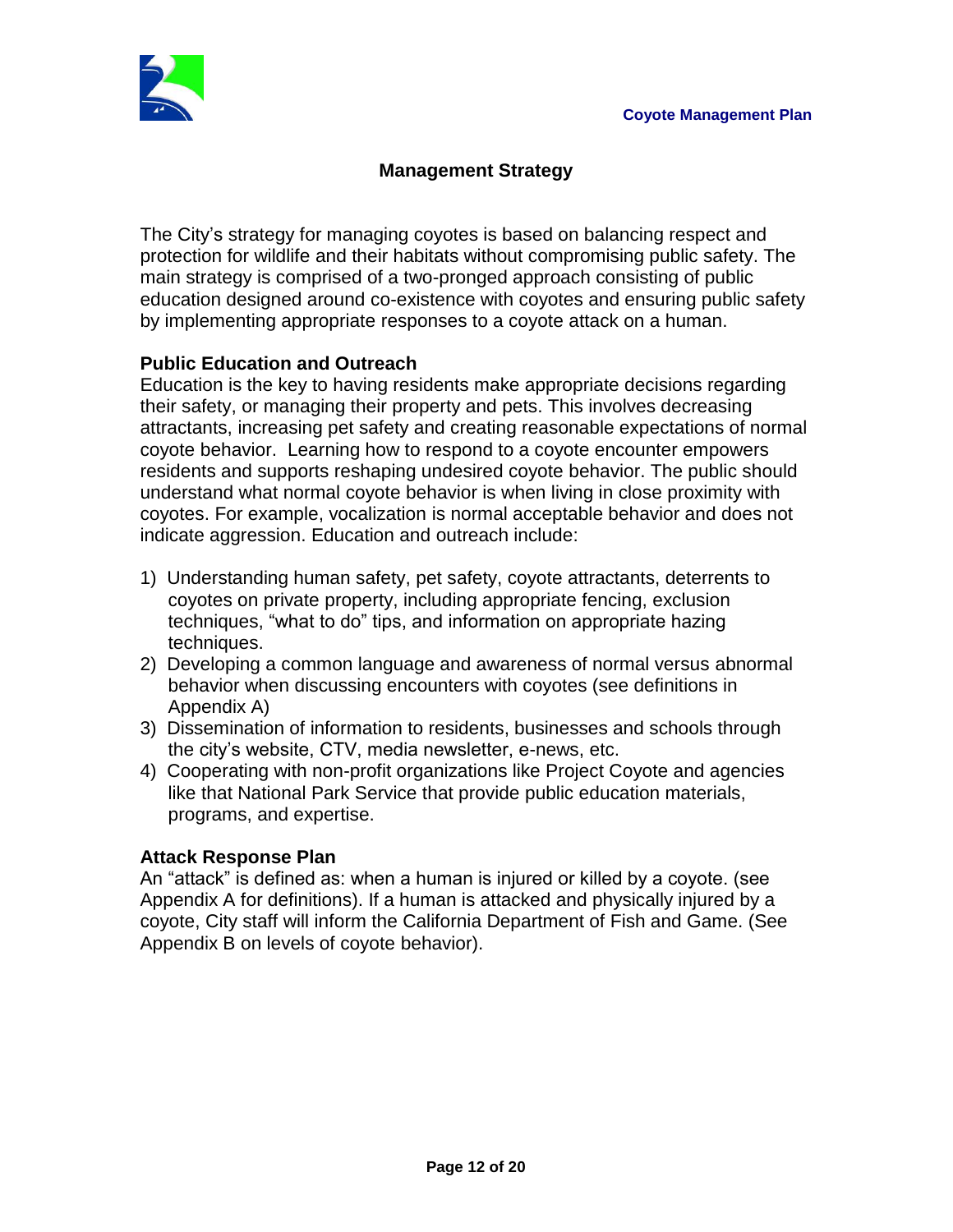

# **Trapping of Coyotes**

According to State laws, coyotes are considered "non-game wildlife", therefore any resident or homeowner association Board of Directors can initiate, at their own expense, action to protect themselves and their property from coyote attacks. However, Proposition 4, passed by California voters in 1998, prohibits leg-hold traps statewide and severely restricts use of other body gripping traps. No private individual is authorized to discharge a firearm within the City of Rancho Palos Verdes.



Although, as stated in the previous paragraph, Residents have the ability to initiate, at their own expense, trapping and removal of coyotes. The City has entered into contract with the County of Los Angeles to provide trapping services in the City only when it has been determined by the City that an "aggressive" coyote exists. As it is well known that trapping and the resulting euthanization of a coyote is not as effective as other methods of hazing contact with coyotes as discussed within this plan, the City shall be the one to determine if a case needs to be brought to the County's attention or simply additional education instruction is needed. If the County is contacted by the City because the City feels that a coyote may be "aggressive" and cause concern for the public's safety, the County will still conduct their own assessment to determine if trapping should occur.

If a resident is concerned with coyotes in their area, the City recommends following the guidelines in this plan and other handout material in decreasing attractants and increasing pet safety in order to help shape coyote behavior to avoid human contact. A resident may contact the City's Code Enforcement Division if they have any questions or wish to report an aggressive coyote.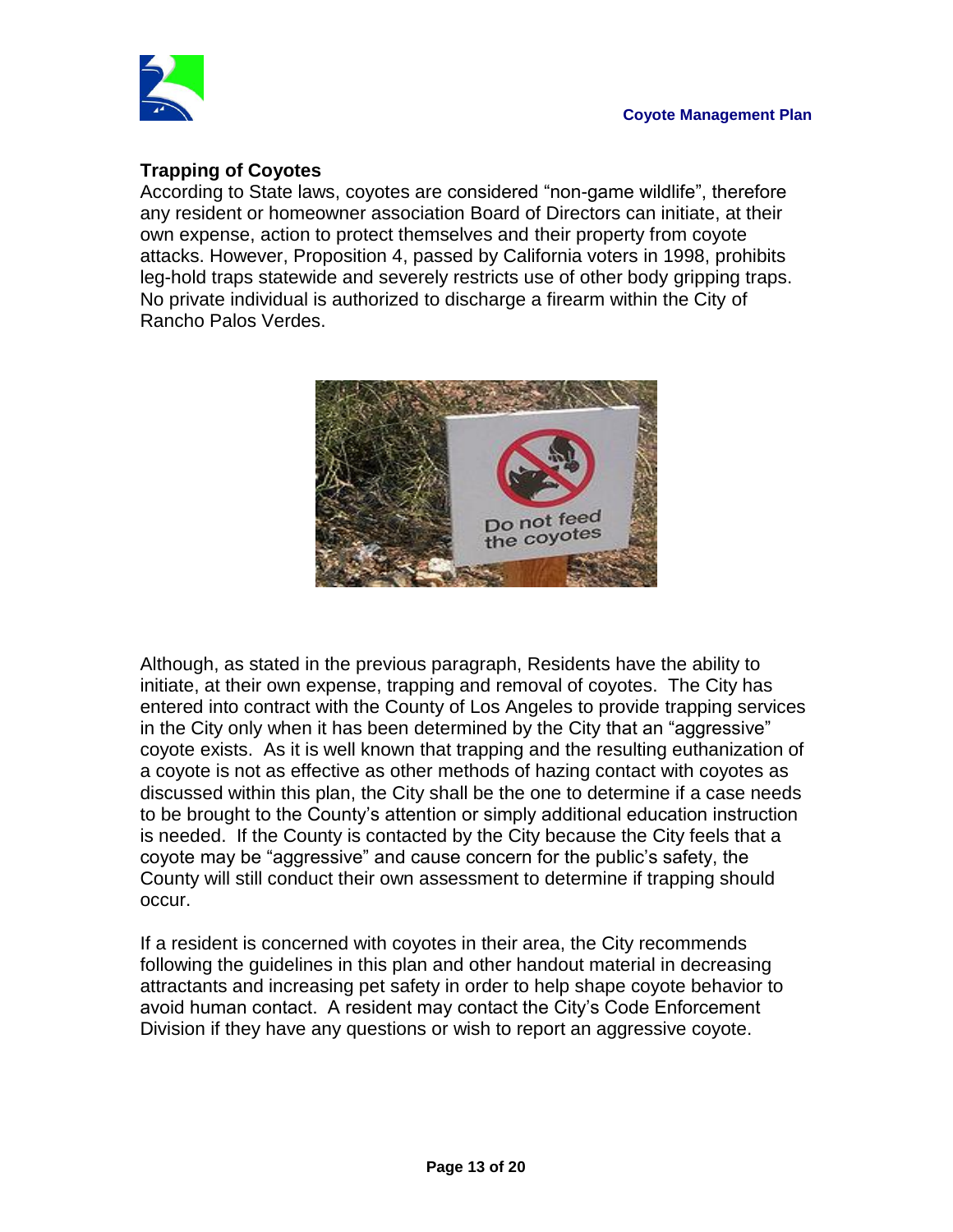

# **Appendix A**

# **Definitions on Encounters with Coyotes**

**Active coexistence:** Humans and coyotes exist together. Communities decide on community space, such as open spaces, where coyotes are appropriate and do not haze, feed, or interact with them in these areas. Humans take an active role in keeping coyotes in their community wild by learning about coyote ecology and behavior, removing attractants, taking responsibility for pet safety, and hazing coyotes in neighborhood or community spaces (except for predetermined coyote appropriate areas).

**Attack:** A human is injured or killed by a coyote.

Provoked - A human provoked attack or incident where the human involved encourages the coyote to engage. Examples include dog off-leash in an onleash area; dog on leash longer than 6' in length, or a human intentionally approaches or feeds the coyote.

Unprovoked - An unprovoked attack or incident where the human involved does not encourage the coyote to engage.

**Attended animal loss or injury:** When a person is within 6' of the pet and the pet is on leash and is attacked and injured by a coyote.

**Domestic animal loss or injury**: A coyote injures or kills a pet animal. Also includes "depredation" - predation on domestic pets or livestock. Unattended animal loss or injury is normal behavior for a coyote.

**Encounter:** An unexpected, direct meeting between a human and a coyote that is without incident.

# **Feeding:**

Intentional feeding - A resident or business actively and intentionally feeds coyotes including intentionally providing food for animals in the coyote food chain.

Unintentional feeding - A resident or business is unintentionally providing access to food. Examples such as accessible compost, fallen fruit from trees, left open sheds and doors, pet food left outdoors, among others.

Unintentional feeding – bird feeders: A resident or business with bird feeders that may provide food for coyotes, e.g. birds, bird food, rodents, squirrels. Bird feeders must be kept high enough from the ground so a coyote is unable to reach the feeding animals. The area under the bird feeder must be kept clean and free of residual bird food.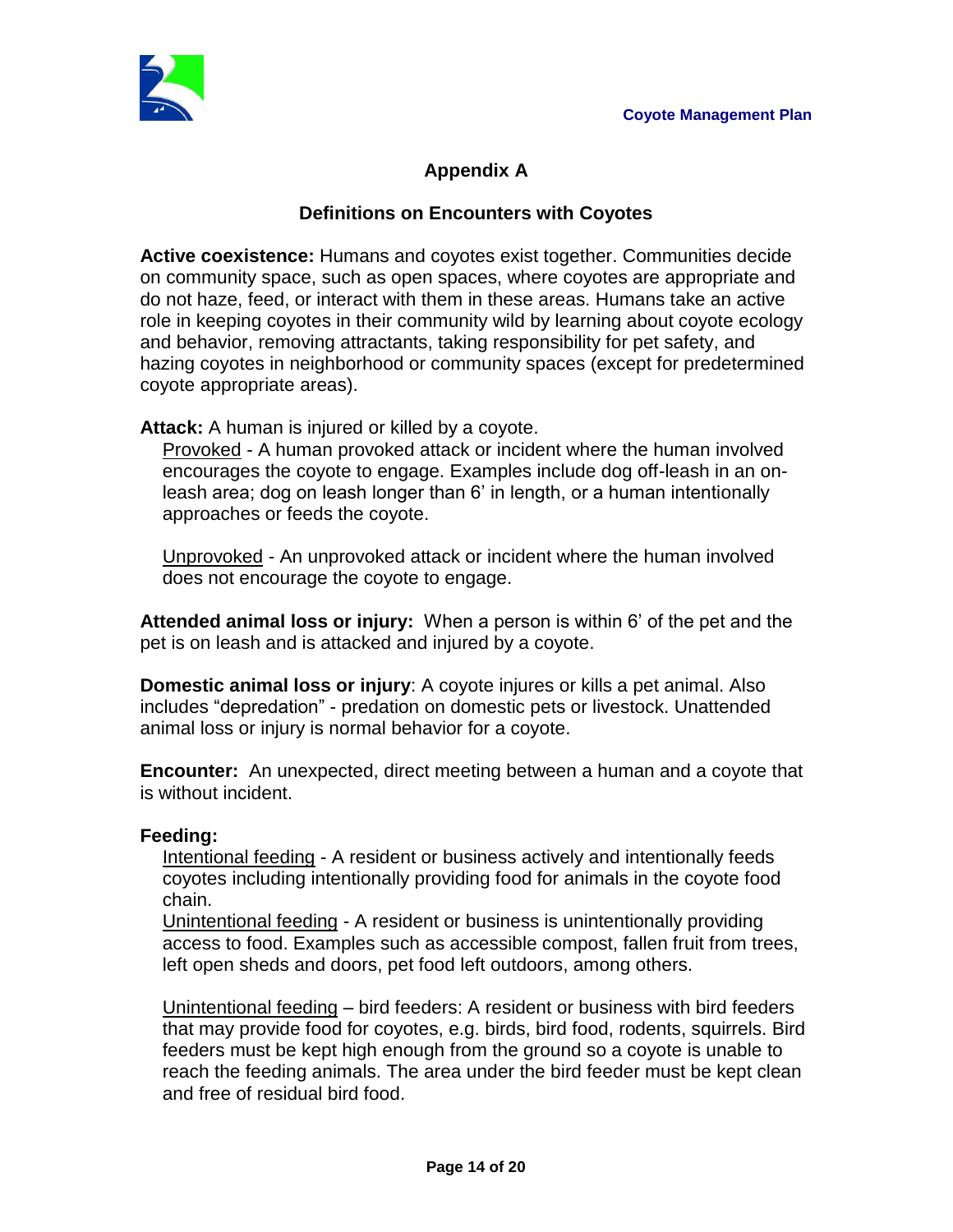

**Hazing:** Training method that employs immediate use of deterrents to move an animal out of an area or discourage an undesirable behavior or activity. Hazing techniques include loud noises, spraying water, bright lights, throwing objects, shouting. Hazing can help maintain a coyote's fear of humans and deter them from neighborhood spaces such as backyards and play spaces. Hazing does not damage animals, humans or property.

**Incident:** A conflict between a human and a coyote where the coyote exhibits the following behavior: approaches a human and growls, bares teeth, or lunges; injures or kills an attended domestic animal. A human is not injured.

# **Levels of animal contact**

Level 1: A coyote that has been involved in an investigated and documented unprovoked attack on a human. Targeted education and hazing needed public awareness of incident and circumstances discussed, lethal response may be appropriate.

Level 2: A coyote that has been involved in an investigated and documented provoked attack on a human with no pet involved. Evaluate circumstances and human safety, provide education and hazing training, enhance public awareness of incident and circumstances. Lethal response may be appropriate.

Level 3: A coyote is involved in an incident(s) and/or an attended domestic animal loss. Education and hazing needed, public awareness of incident and circumstances discussed.

Level 4: A coyote appears to frequently associate with humans or human related food sources, and exhibits little wariness of people presence, including unattended domestic animal loss. Education and hazing needed, public awareness of incident and circumstances discussed.

**Observation:** The act of noticing or taking note of tracks, scat or vocalizations.

**Sighting:** A visual observation of a coyote(s). A sighting may occur at any time of the day or night.

**Unsecured Trash:** Trash that is accessible to wildlife, e.g. individual garbage cans, bags or uncovered or open dumpsters or trash cans over-flowing or where scattered trash is outside the receptacle.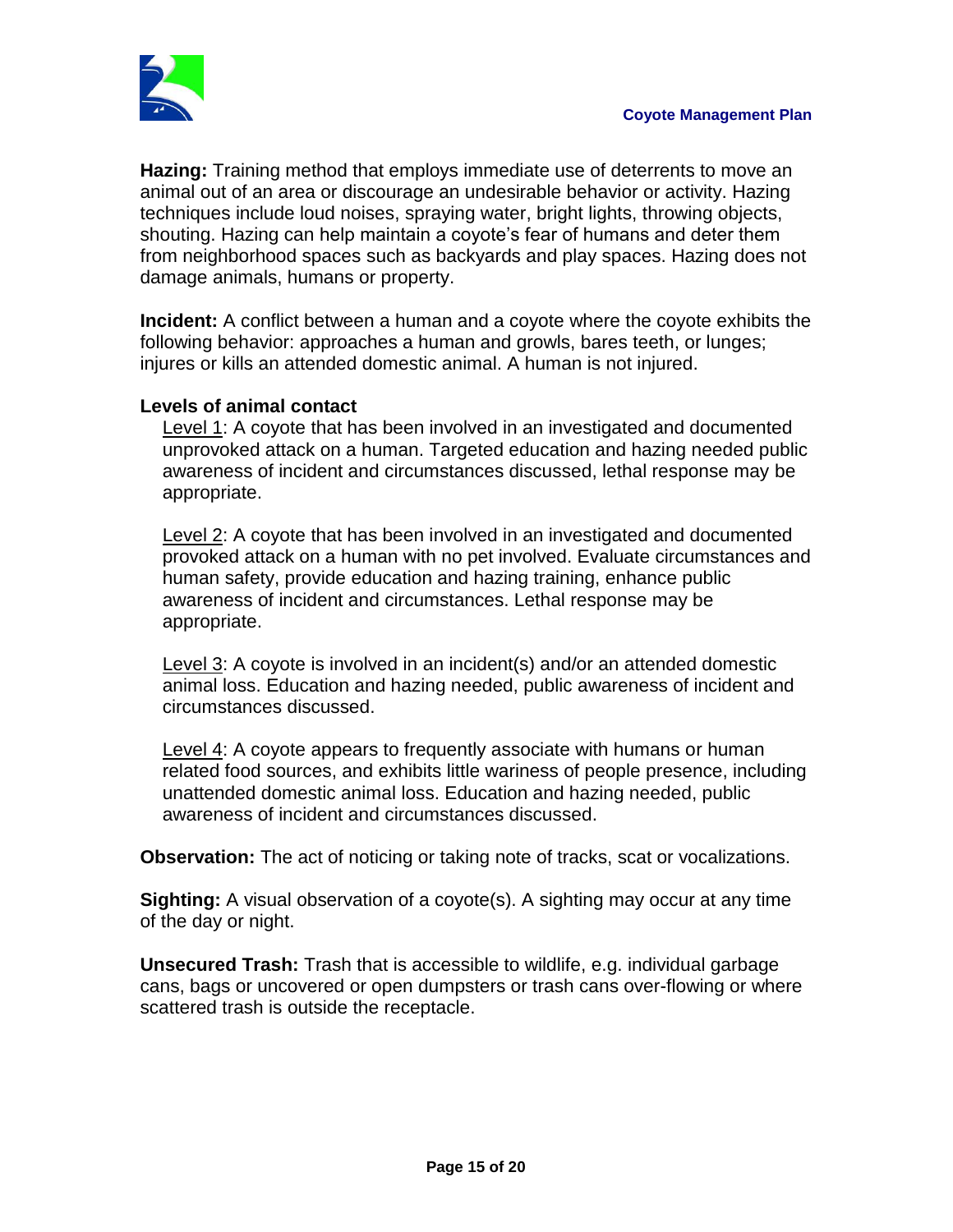

# **Appendix B**

# **Coyote behavior, behavior classification and recommended response**

| <b>Coyote Action</b>                                                                     | <b>Classification</b> | <b>City and/or Resident Response</b>                                                                                                                                                                                                                                                                                                             |
|------------------------------------------------------------------------------------------|-----------------------|--------------------------------------------------------------------------------------------------------------------------------------------------------------------------------------------------------------------------------------------------------------------------------------------------------------------------------------------------|
| Coyote heard                                                                             | Observation           | Distribute educational materials and info on normal coyote<br>behavior                                                                                                                                                                                                                                                                           |
| Coyote seen moving in<br>area                                                            | Sighting              | Distribute education materials and info on normal coyote<br>behavior                                                                                                                                                                                                                                                                             |
| Coyote seen resting in<br>area                                                           | Sighting              | If area frequented, educate people on normal behavior, haze to<br>encourage animal to leave                                                                                                                                                                                                                                                      |
| Coyote following or<br>approaching a person &<br>pet                                     | Sighting<br>Encounter | Educate on potential hazing techniques, what to do tips and pet<br>management                                                                                                                                                                                                                                                                    |
| Coyote following or<br>approaching a person<br>w/o pet                                   | Encounter             | Educate on potential hazing techniques, what to do tips and pet<br>management                                                                                                                                                                                                                                                                    |
| Coyote entering a yard<br>without pets                                                   | Sighting              | Educate on coyote attractants, yard audit, hazing info                                                                                                                                                                                                                                                                                           |
| Coyote entering a yard<br>with pets                                                      | Encounter             | Educate on coyote attractants, yard audit, hazing info, pet<br>management                                                                                                                                                                                                                                                                        |
| Coyote entering yard<br>and injuring or killing<br>pet                                   | Incident              | Develop hazing team in area, gather info on specific animals<br>involved, report on circumstances, educate on coyote<br>attractants, yard and neighborhood audits, pet management                                                                                                                                                                |
| Coyote entering yard<br>with people & pets, no<br>injury occurring                       | Encounter             | Gather info on specific animals involved, report circumstances,<br>educate on coyote attractants, yard/neighborhood audits,<br>hazing, pet management                                                                                                                                                                                            |
| Coyote biting or injuring<br>pet on leash                                                | Incident              | Gather info on specific animals involved, report circumstances,<br>educate on coyote attractants, yard/neighborhood audits,<br>hazing, pet management, trapping may be necessary                                                                                                                                                                 |
| Coyote aggressive,<br>showing teeth, back fur<br>raised, lunging, nipping<br>w/o contact | Incident              | Gather info on specific animals involved, report circumstances,<br>educate on coyote attractants, yard/neighborhood audits,<br>hazing, pet management, trapping may be necessary                                                                                                                                                                 |
| Coyote biting or injuring<br>person                                                      | Attack                | Identify and gather information on specific animal involved,<br>report circumstances, educate on coyote attractants, yard/<br>neighborhood audits, hazing, and pet management,. If a human<br>is attacked and physically injured by a coyote, City staff will<br>inform the California Department of Fish and Game, trapping<br>may be necessary |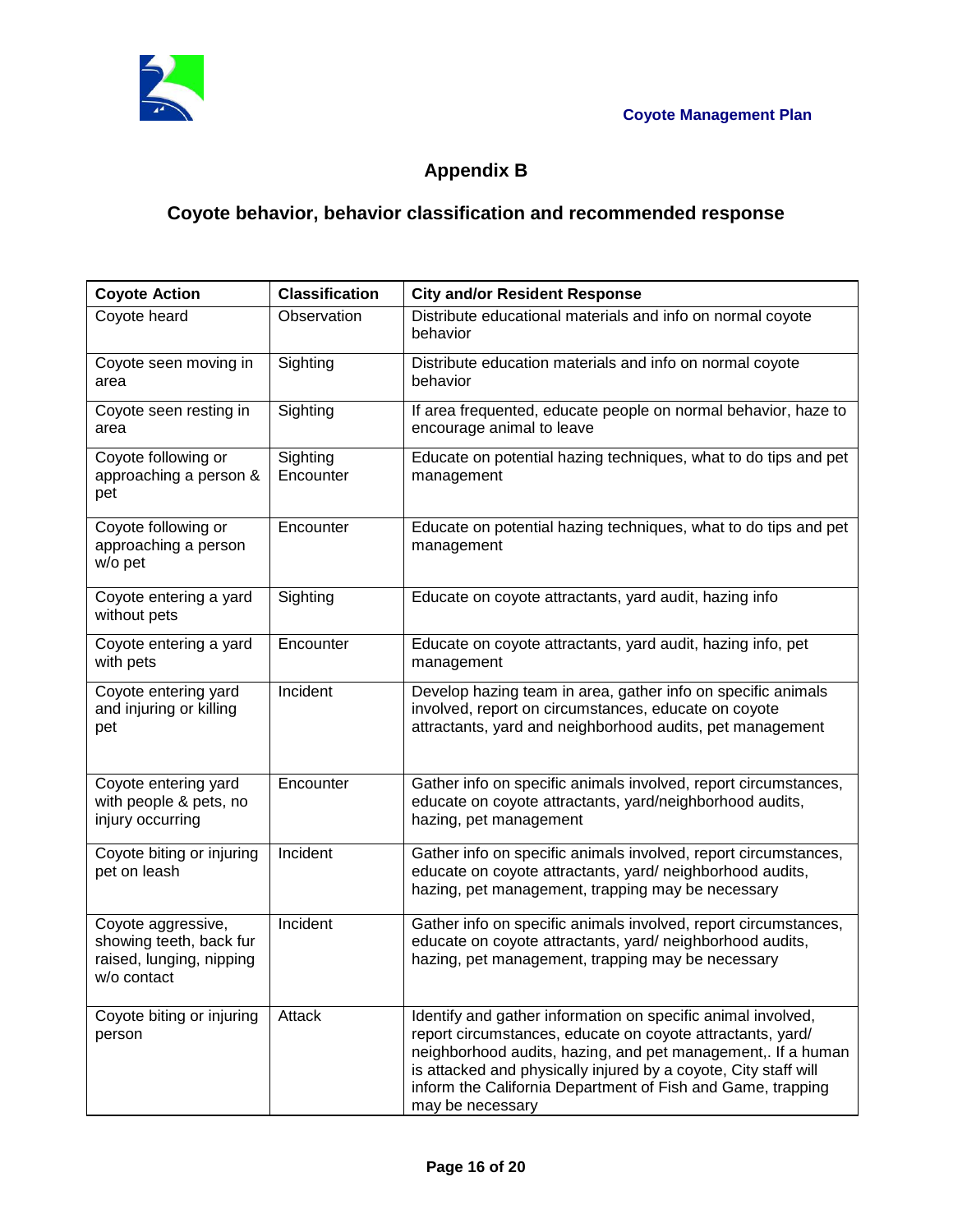

**Appendix C**

# **Hazing Program**

*Coexistence is not a passive undertaking. The City's guiding principles are to coexist with wildlife.*

# **Hazing and Behavioral Change**

Some urban coyotes have become comfortable in close proximity to people. To safely coexist, it's important to modify this behavior and attitude in resident coyote populations. Urban coyote behavior needs to be reshaped to encourage coyotes to avoid contact with humans and pets.

Hazing is the process that facilitates this change and is by necessity a community response to encounters with coyotes. The more often an individual animal is hazed, the more effective hazing is in changing coyote behavior.

Hazing employs immediate use of deterrents to move an animal out of an area or discourage undesirable behavior or activity. Deterrents include loud noises, spraying water, bright lights, throwing objects, shouting. Hazing can help maintain a coyote's fear of humans and discourage them from neighborhoods such as backyards and play areas. Hazing does not harm or damage animals, humans or property. Behavioral change also involves human activities such as how to identify and remove attractants and how to responsibly protect pets.

# **Foundation of Hazing**

1) It is not economically, ecologically or in other ways efficient to try and remove coyotes from the urban ecosystem.

2) Hazing is one piece of a long term plan in creating safe and acceptable living situations, increase understanding and reduce conflict between coyotes and people.

# **Goals of Hazing**

- 1) To reshape coyote behavior to avoid human contact in an urban setting. Human behavior can shape animal behavior, in either a negative or positive manner. People living in close proximity to coyotes can remove coyote attractants, identify potentially dangerous situations for their pets and themselves, and respond in a manner designed to change coyote behavior.
- 2) To provide residents information and tools to actively engage in reshaping coyote behavior and to support feeling safe in their parks and neighborhoods. This can be accomplished by teaching residents hazing techniques. The latter will be initiated by community volunteers.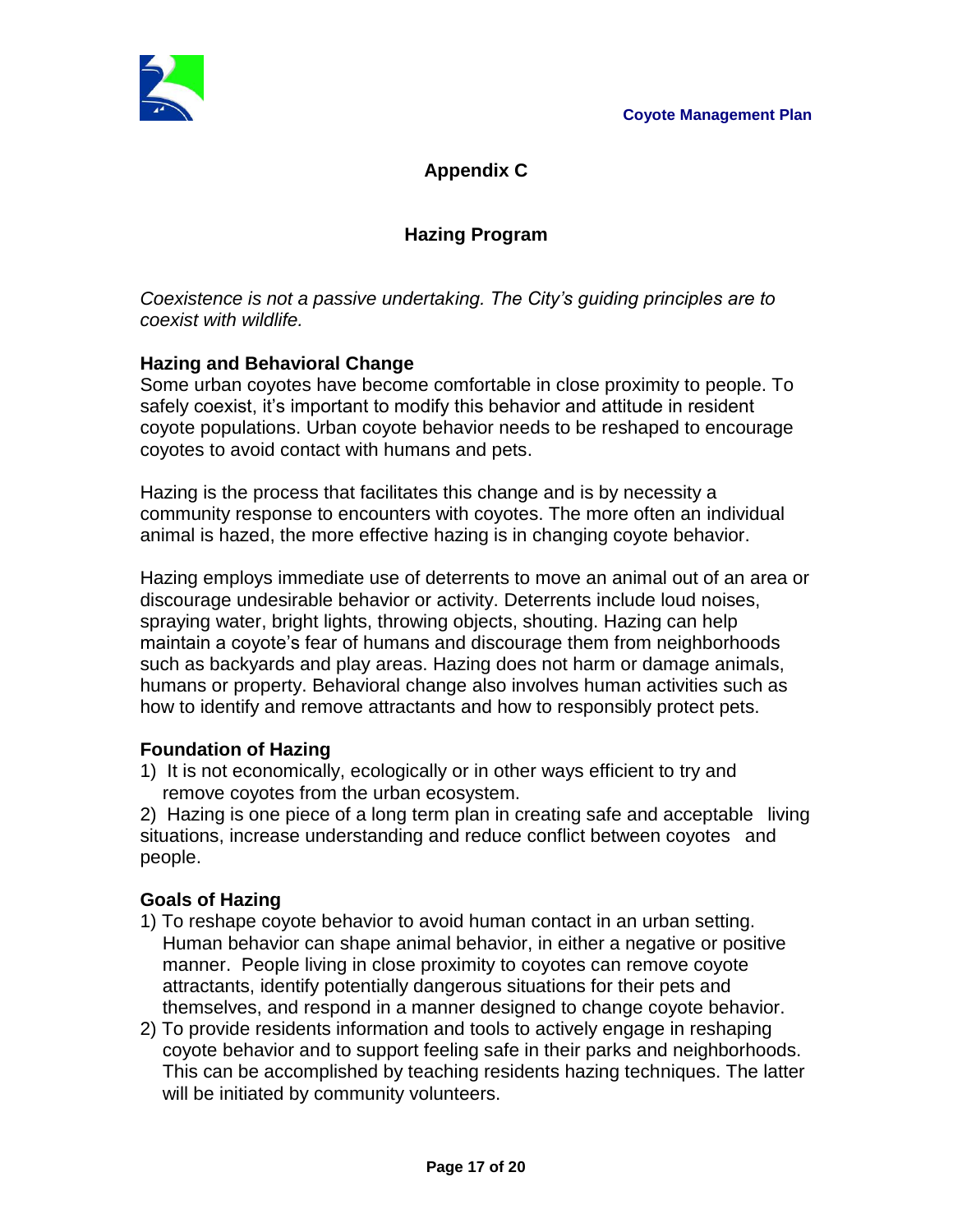

3) To model hazing behavior and share accurate information about coyotes among other residents, friends and family.

4) Monitor hazing to assess its effectiveness and determine if further action or more aggressive hazing is needed.

5) Possibly develop long-term community based hazing programs by volunteers.

### **General Considerations**

1. Levels of hazing need to be appropriately relevant to coyote activity.

- a) Coyotes live in open spaces and the best practice is to leave them alone and educate the public on personal safety.
- b) Coyotes are often out late at night when few people are present. This is normal acceptable behavior. Hazing may not be necessary.
- c) Exceptions: In early stages of hazing, programs should still engage animal. Coyotes that associate danger in the presence of people under all circumstances will be reinforced to avoid contact.
- 2. Hazing must be more exaggerated, aggressive and consistent when first beginning a program of hazing. As coyotes "learn" appropriate responses to hazing, it will take less effort from hazers. Early in the process, it is extremely common for coyotes not to respond to hazing techniques. Without a history of hazing, they do not have the relevant context to respond in the desired outcome (to leave).
- 3. Techniques and tools can be used in the same manner for one or multiple animals. Usually there is a dominant animal in a group who will respond others will follow its lead. DO NOT ignore, turn your back or avoid hazing because there are multiple animals instead of a single individual.
- 4. The more often an individual coyote is hazed by a variety of tools and techniques and a variety of people, the more effective hazing will be in changing that animal's future behavior.
- 5. Hazing must be directly associated with the person involved in the hazing actions. The coyote must be aware of where the potential threat is coming from and identify the person.
- 6. Coyotes can and do recognize individual people and animals in their territories. They can learn to avoid or harass specific individuals in response to behavior of the person and/or pet.
- 7. Coyotes can be routine in habit. Identifying their normal habits can help target which habits to change. For example, the coyote patrols the same bike path at the same time in the morning three to five days a week. Hazers should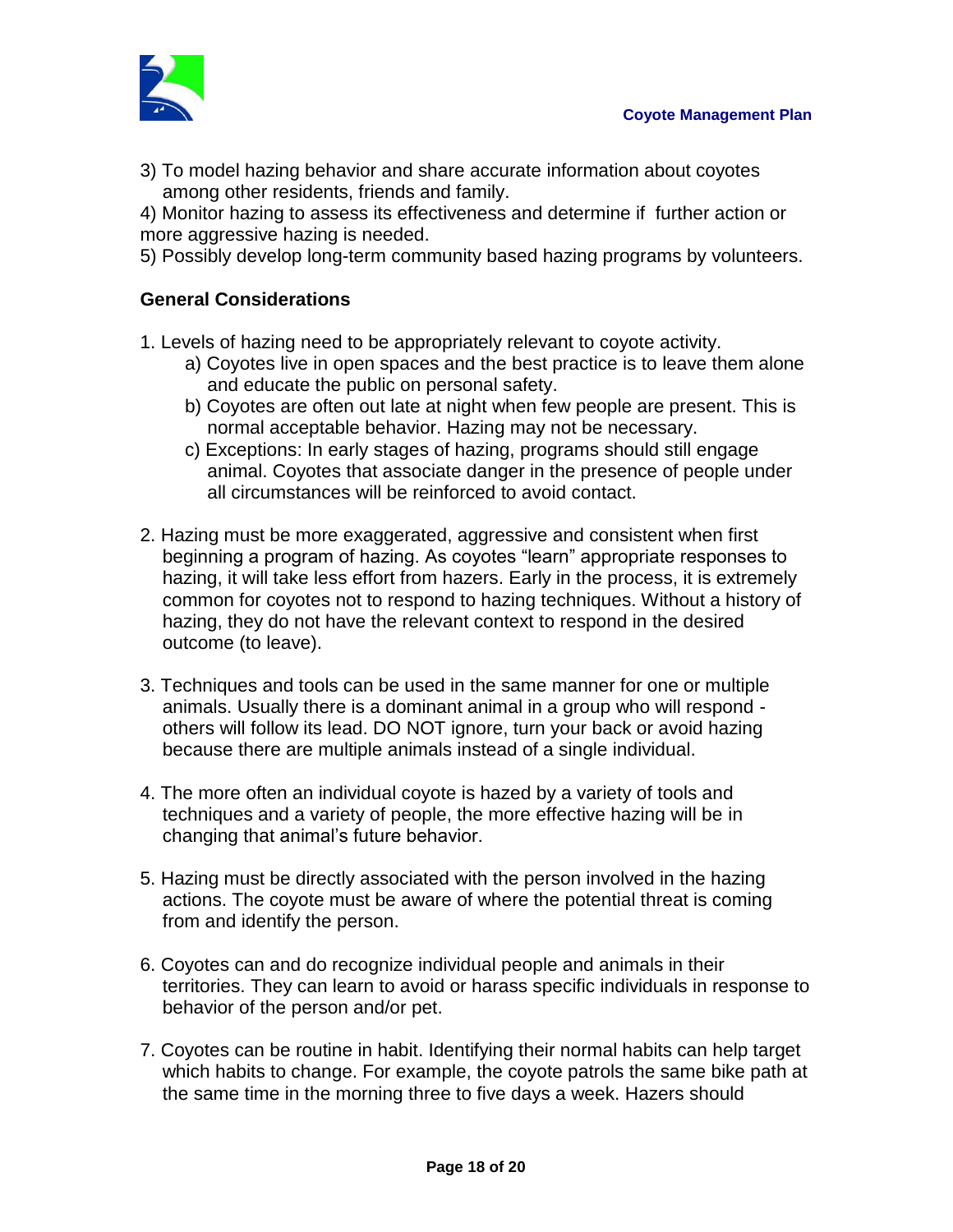

concentrate on that time and place to encourage the animal to adapt its routine to decrease contact with people.

- 8. Certain levels of hazing must always be maintained so that future generations of coyotes do not learn or return to unacceptable habits related to habituation to people.
- 9. Human behavior must change to support hazing and continued identification and, if necessary, remove possible attractants.
- 10. Education about exclusion techniques including how to identify and remove attractants, personal responsibility in pet safety and having reasonable expectations are critical parts of a coyote hazing plan.
- 11. Coyotes are skittish by nature. Habituated behavior is learned and reinforced by human behavior. Coyotes as a rule DO NOT act aggressively towards aggressive people. The one exception is a sick or injured animal. Engaging a sick or injured animal can result in unpredictable behavior. If this is suspected, people should not engage and remove themselves from the situation, then inform appropriate agencies (i.e. California Department of Fish and Game).

# **Summary of Hazing**

Hazing is a process whereby individuals and volunteers respond in like manner to make a coyote uncomfortable and choose to leave a situation where their presence is unwanted.

Basic hazing consists of standing your ground, never ignoring or turning your back to a coyote(s), yelling and making unpleasant and frightening noises until the animal(s) choose to leave.

More aggressive hazing consists of approaching an animal quickly and aggressively, throwing projectiles, spraying with a hose or water gun, or creating fear of contact so the animal leaves the situation. Note: Many projectiles are not legal including but not limited to slingshots, paintballs, guns and pepper balls.

Hazing must continue once it begins until the animal leaves, otherwise, the coyote will learn to "wait" until the person gives up. The coyote will create an animal more resistance to hazing instead of reinforcing the image that "people are scary".

Hazing should never injure the animal. An injured animal becomes less predictable versus a normal, healthy one who responds in a consistent and predictable manner to hazing.